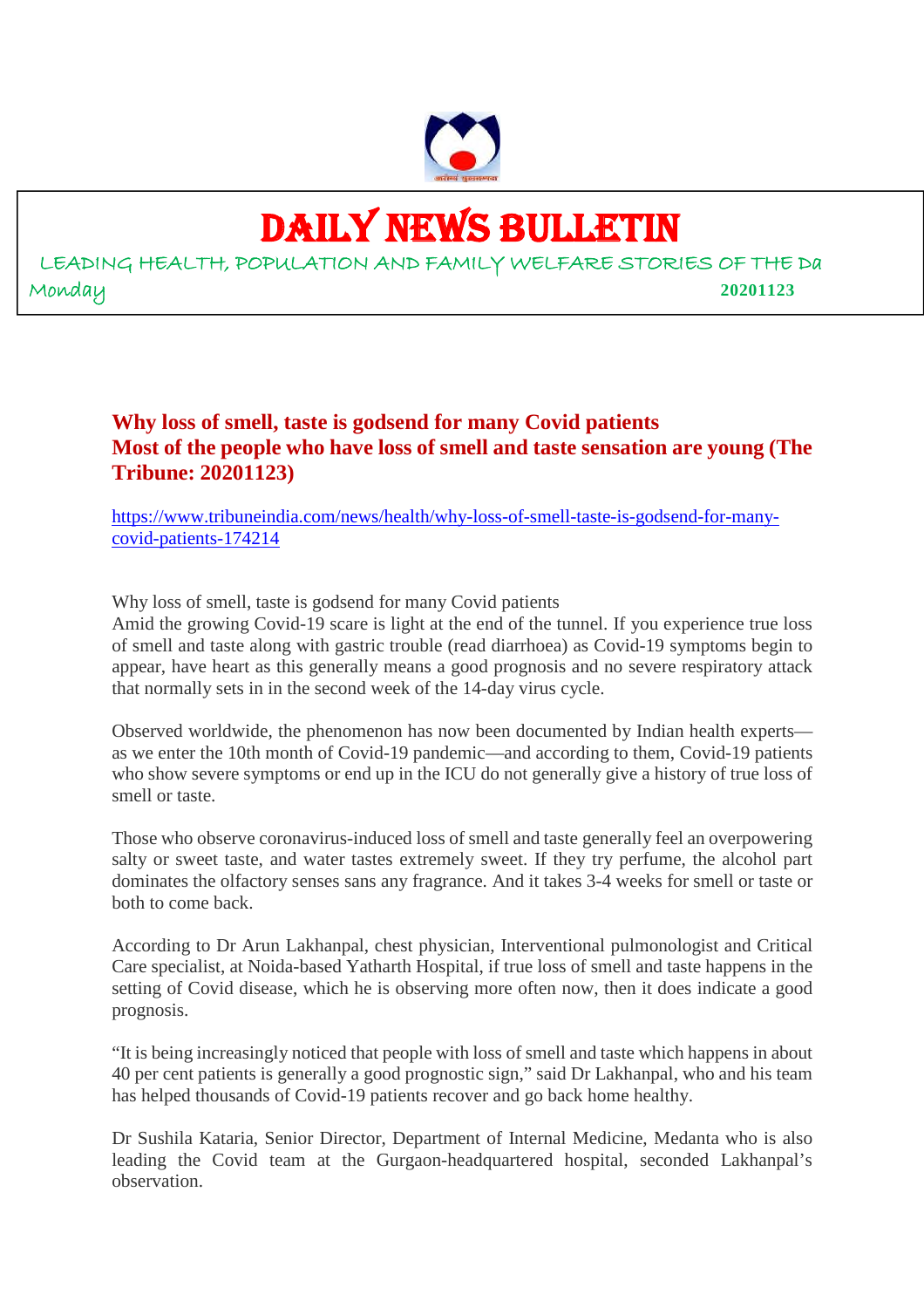"Yes, most patients who have loss of smell and taste in my observation do not get severe disease. They do not require oxygen support and most of them do not require hospitalisation," Kataria told IANS.

"So in a way I feel a loss of taste and smell sensation is a good sign. And that is kind of a prognostic factor that the patient will not deteriorate further."

The reason for a loss of smell and taste and diarrhoea in Covid disease is not really known.

"Sometimes the taste can go because there is a loss of smell as the two senses are linked. And it is said that the cause of it is the coronavirus infecting the cells around the nerves for smell and taste. This can recover within a week or even after the patient turning Covid negative," Lakhanpal explained.

It may take three to four weeks to get your smell and taste back, but reassuringly, the condition is reversible.

One has to be aware that loss of smell and taste is not unique to coronavirus.

It can also happen in a number of conditions, such as rhinitis, sinusitis, brain tumours, with some medications and diarrhoea can happen with various infections of the chest or abdominal infections.

Another observation is that most of the people who have loss of smell and taste sensation are young.

"But I have also observed few elderly patients also complaining of this loss of sensation, and they're usually mild cases. If someone is experiencing sudden loss of taste and smell sensation, then they should isolate themselves. This is invariably Covid and as these patients may themselves be mildly symptomatic but they do have a potential to spread the infection," Kataria advised.

Do not take these symptoms lightly and isolate yourself, get tested for Covid-19 and follow all infection control practices.

Monitor your temperature with a thermometer in the mouth every four hours and oxygen levels with the help of a pulse oximeter and seek medical advice if there is fever or a drop in oxygen saturation.

"We are still learning about coronavirus and seeing newer and newer complications," said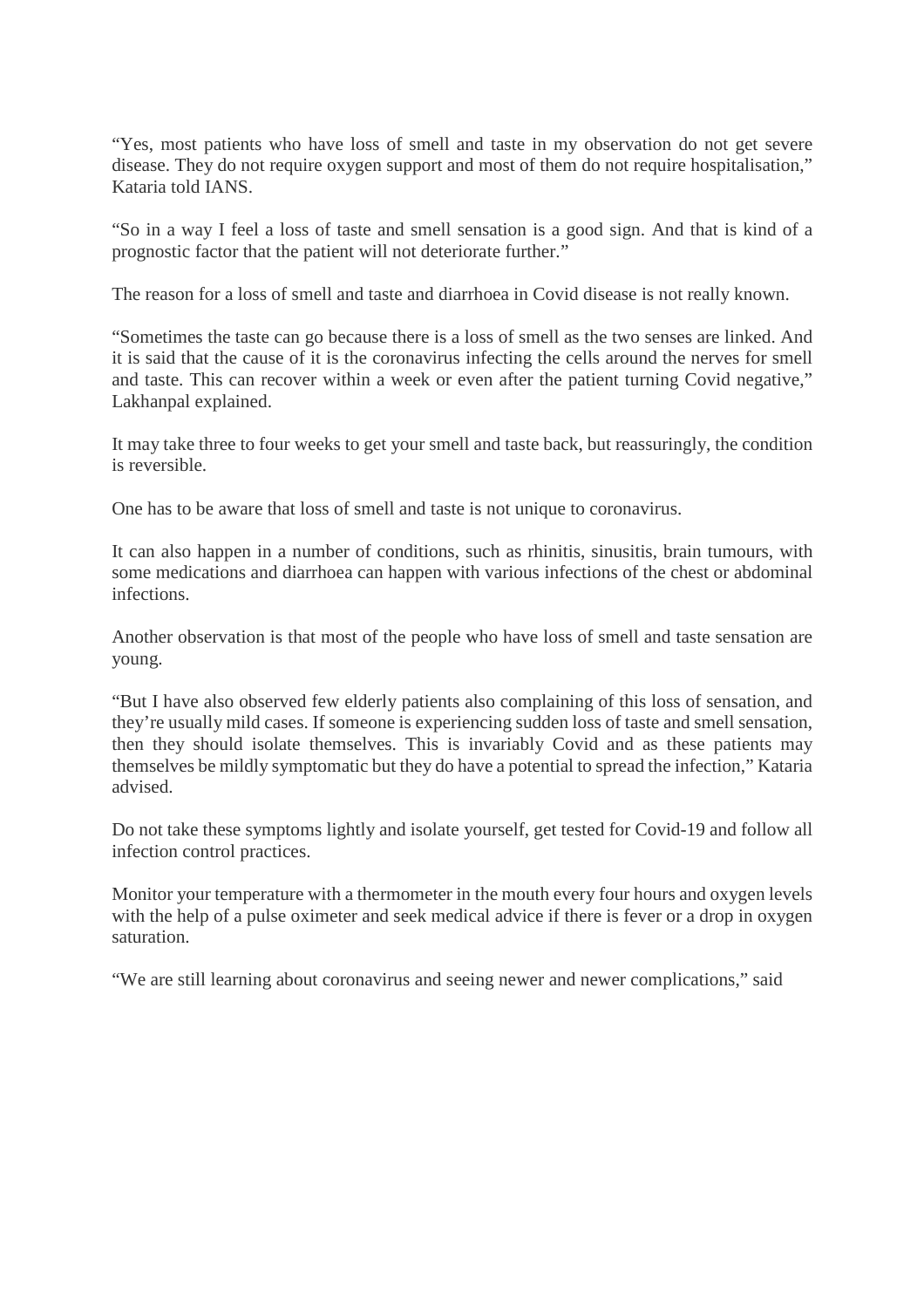Frequent, rapid testing can curb COVID-19 transmission within weeks Scientists assess whether test sensitivity, frequency, or turnaround time is most important to curb the spread of virus

#### **Frequent, rapid testing can curb COVID-19 transmission**

#### **Frequent, rapid testing can curb COVID-19 transmission within weeks (The Tribune: 20201123)**

https://www.tribuneindia.com/news/health/frequent-rapid-testing-can-curb-covid-19 transmission-within-weeks-174187

Testing half the population weekly with inexpensive, rapid-turnaround COVID-19 tests can drive the pandemic toward elimination within weeks even if the tests are significantly less sensitive than gold-standard clinical diagnostics, a new study says.

The research, published in the journal Science Advances, noted that such a strategy could lead to "personalised stay-at-home orders" without shutting down restaurants, bars, retail stores and schools.

According to the scientists, including those from the University of Colorado at Boulder in the US, the sensitivity levels of the different types of COVID-19 tests currently used across the world vary widely.

Antigen tests require a relatively high viral load—about 1,000 times as much virus compared to the PCR test—to detect an infection, they said.

Another test, known as RT-lamp can detect the virus at around 100 times as much virus compared to the PCR, the study noted.

The scientists added that the benchmark PCR test requires as little as 5,000 to 10,000 copies of the viral genetic material, RNA, per milliliter of sample—meaning it can catch the virus very early or very late.

"Our big picture finding is that, when it comes to public health, it's better to have a less sensitive test with results today than a more sensitive one with results tomorrow," said study lead author Daniel Larremore from the University of Colorado at Boulder in the US.

"Rather than telling everyone to stay home so you can be sure that one person who is sick doesn't spread it, we could give only the contagious people stay-at-home orders so everyone else can go about their lives," Larremore said.

In the study, the scientists assessed whether test sensitivity, frequency, or turnaround time is most important to curb the spread of COVID-19.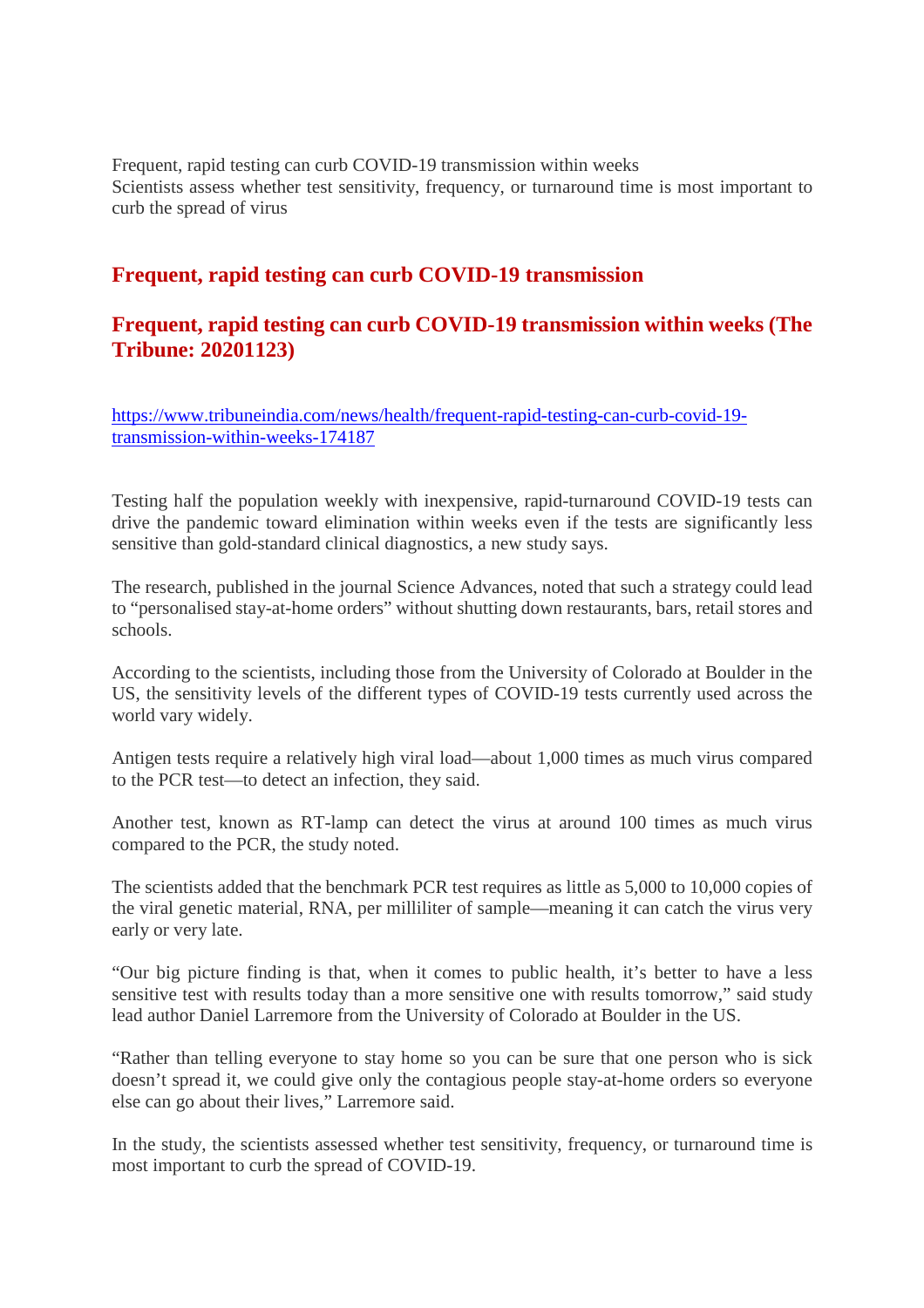They analysed available literature on how viral load climbs and falls inside the body during infection, when people tend to experience symptoms, and when they become contagious.

Using mathematical modelling the scientists forecasted the impact of screening with different kinds of tests on three hypothetical scenarios—in 10,000 individuals; in a university-type setting of 20,000 people; and in a city of 8.4 million.

They found that when it came to curbing spread, the frequency and turnaround time are much more important than test sensitivity.

Citing a hypothetical example, the researchers said in a large city, widespread twice-weekly testing with a rapid, but less sensitive test, reduced the degree of infectiousness of the virus by 80 per cent.

But twice-weekly testing with a more sensitive PCR test, which takes up to 48 hours to return results, reduced infectiousness by only 58 per cent, the study noted.

When the amount of testing was the same, it said the rapid test always reduced infectiousness better than the slower, more sensitive PCR test.

This is because about two-thirds of infected people have no symptoms, and as they await their results, they continue to spread the virus, the scientists explained.

"This paper is one of the first to show we should worry less about test sensitivity and, when it comes to public health, prioritise frequency and turnaround," said study senior author Roy Parker from the Howard Hughes Medical Institute in the US.

The researchers believe the findings demonstrate the power of frequent testing in shortening the pandemic and saving lives.

In one scenario, in which four per cent of individuals in a city were already infected, they said rapid testing three out of four people every three days reduced the number ultimately infected by 88 per cent and was "sufficient to drive the epidemic toward extinction within six weeks." "These rapid tests are contagiousness tests. They are extremely effective in detecting COVID-19 when people are contagious," said Michael Mina, another co-author of the study from the Harvard T.H. Chan School of Public Health in the US.

Some rapid tests, he added can return results in 15 minutes while the PCR tests can take several days.

"Within a few weeks we could see this outbreak going from huge numbers of cases to very manageable levels," Mina said.

The researchers believe it is time to change the COVID-19 testing strategy from something made available to those with symptoms, to thinking of it as a vital tool for breaking transmission chains. PTI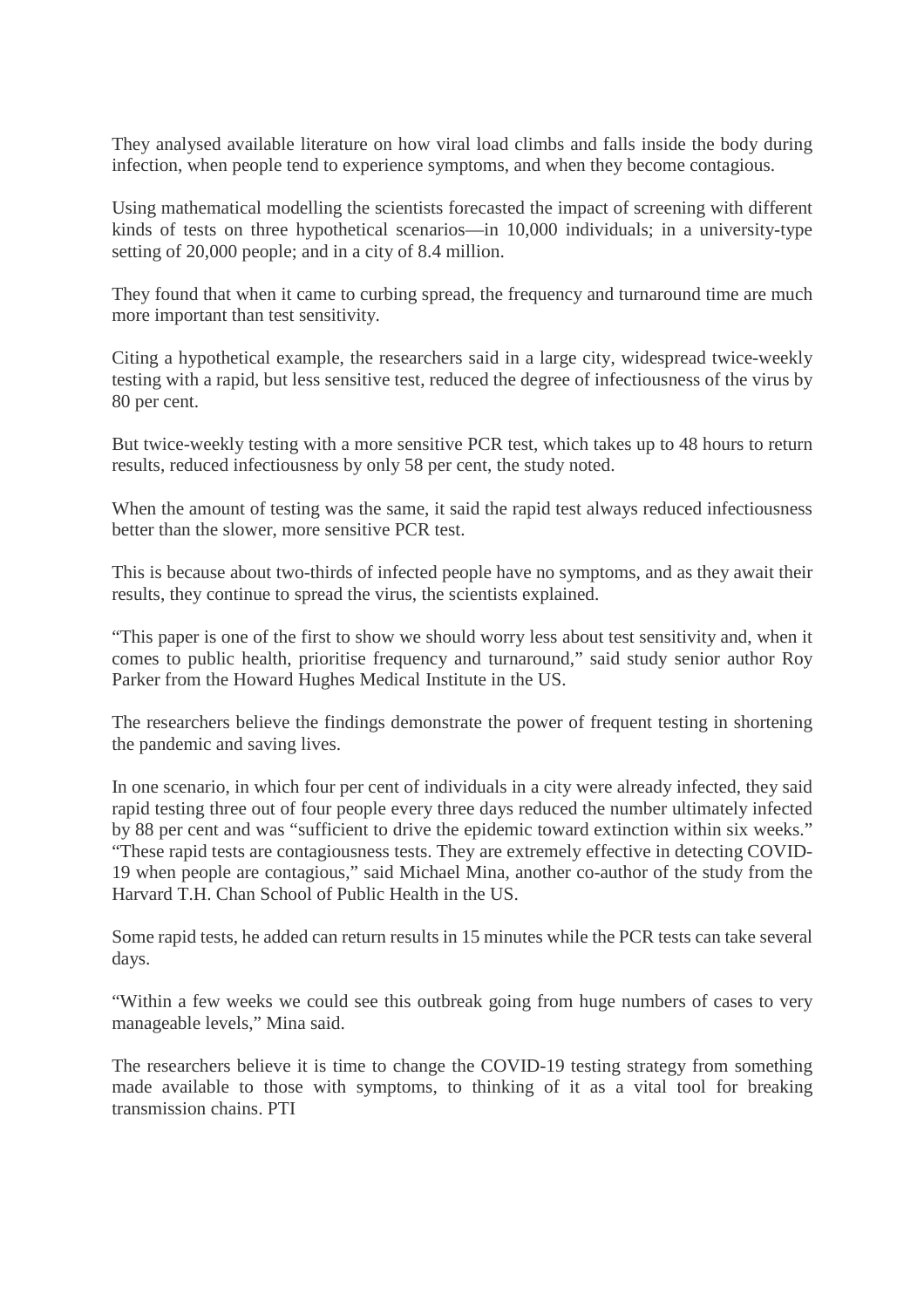BCG vaccine linked to lower risk of contracting COVID-19: Study These effects were not related to whether workers had received meningococcal, pneumococcal or influenza vaccinations

#### **BCG vaccine**

#### **BCG vaccine linked to lower risk of contracting COVID-19: Study (The Tribune: 20201123)**

https://www.tribuneindia.com/news/health/bcg-vaccine-linked-to-lower-risk-of-contractingcovid-19-study-174174

Photo for representation only. Source: iStock.

One of the oldest vaccines for tuberculosis Bacillus Calmette-Guerin (BCG) is associated with a reduced possibility of contracting the COVID-19 virus, according to a new study.

As part of the study published in The Journal Of Clinical Investigation, the researchers tested the blood of more than 6,000 healthcare workers in the Cedars-Sinai Health System for evidence of antibodies against SARS-CoV-2, the virus that causes COVID-19, and asked them about their medical and vaccination histories.

They found that workers who had received BCG vaccinations in the past - nearly 30 per cent of those studied - were significantly less likely to test positive for SARS-CoV-2 antibodies in their blood or to report having had infections with coronavirus or coronavirus-associated symptoms over the prior six months than those who had not received them.

These effects were not related to whether workers had received meningococcal, pneumococcal or influenza vaccinations.

The reasons for the lower SARS-CoV-2 antibody levels in the BCG group were not clear, according to Moshe Arditi, co-senior author of the study.

"It appears that BCG-vaccinated individuals either may have been less sick and therefore produced fewer anti-SARS-CoV-2 antibodies, or they may have mounted a more efficient cellular immune response against the virus," said Arditi, MD, director of the Pediatric and Infectious Diseases and Immunology Division at Cedars-Sinai and professor of Pediatrics and Biomedical Sciences.

"We were interested in studying the BCG vaccine because it has long been known to have a general protective effect against a range of bacterial and viral diseases other than TB, including neonatal sepsis and respiratory infections. It would be wonderful if one of the oldest vaccines that we have could help defeat the world's newest pandemic," Arditi said.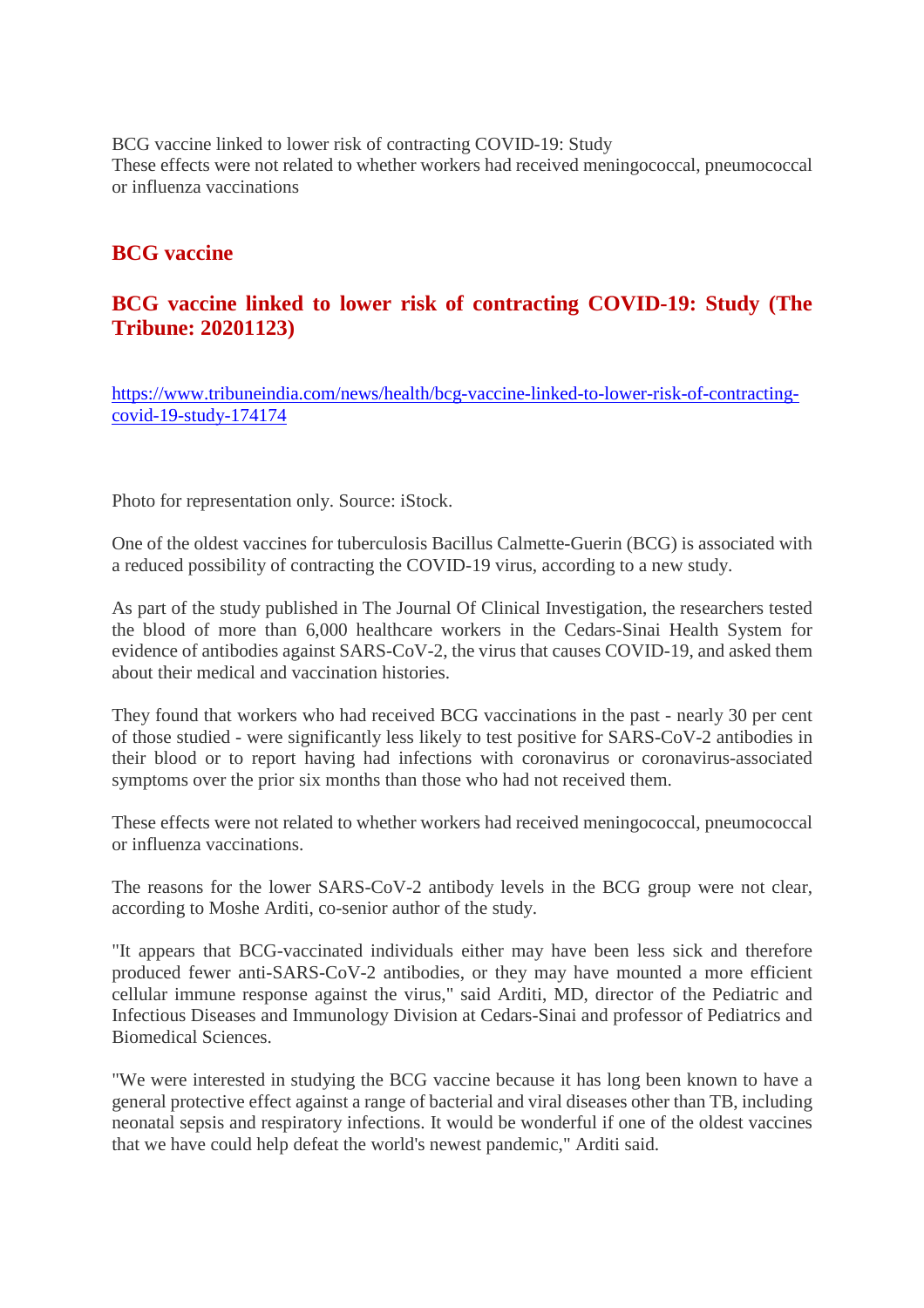In the new study, the lower antibody levels in the BCG group persisted despite the fact that these individuals had higher frequencies of hypertension, diabetes, cardiovascular diseases, and COPD, which are known risk factors for making a person more susceptible to SARS-CoV-2 and developing more severe forms of the COVID-19 illness.

While noting that no one believes that BCG will be more effective than a specific vaccine against COVID-19, Arditi explained that it could be more quickly approved and made available, given that it has a strong safety profile demonstrated by many years of use.

"It is a potentially important bridge that could offer some benefit until we have the most effective and safe COVID-19 vaccines made widely available," he said.

In the US, the FDA-approved BCG vaccine is used as a drug to treat bladder cancer and for people at high risk of contracting tuberculosis (TB).

"Given our findings, we believe that large, randomised clinical trials are urgently needed to confirm whether BCG vaccination can induce a protective effect against SARS-CoV2 infection," said Susan Cheng, MD, MPH, MMSc, associate professor of Cardiology and director of Public Health Research at the Smidt Heart Institute at Cedars-Sinai.

Several randomised clinical trials have been launched to study the potential protective effects of BCG vaccination against COVID-19.

Along with Texas A&M University, Baylor College of Medicine, and the University of Texas MD Anderson Cancer Center, Cedars Sinai is a site for the US arm of this ongoing trial, which is recruiting hundreds of healthcare workers. PTI

#### **Respiratory disorders**

#### **Respiratory disorders on rise in Delhi-NCR due to toxic air Smog can cause irritation in the eyes, throat and can damage the lungs, can also lead to fatigue, migraine, headaches, anxiety and depression (The Tribune: 20201123)**

https://www.tribuneindia.com/news/health/respiratory-disorders-on-rise-in-delhi-ncr-due-totoxic-air-174133

Respiratory disorders on rise in Delhi-NCR due to toxic air

In view of the deadly smog that has engulfed the National Capital, health experts on Sunday said they have seen a substantial increase in patients with respiratory disorders in the Delhi-NCR region.

Air pollution is an important cause of worsening of respiratory disorders, including sinusitis, allergic rhinitis, bronchitis and respiratory difficulty in those patients who do not smoke or have pre-asthmatic conditions.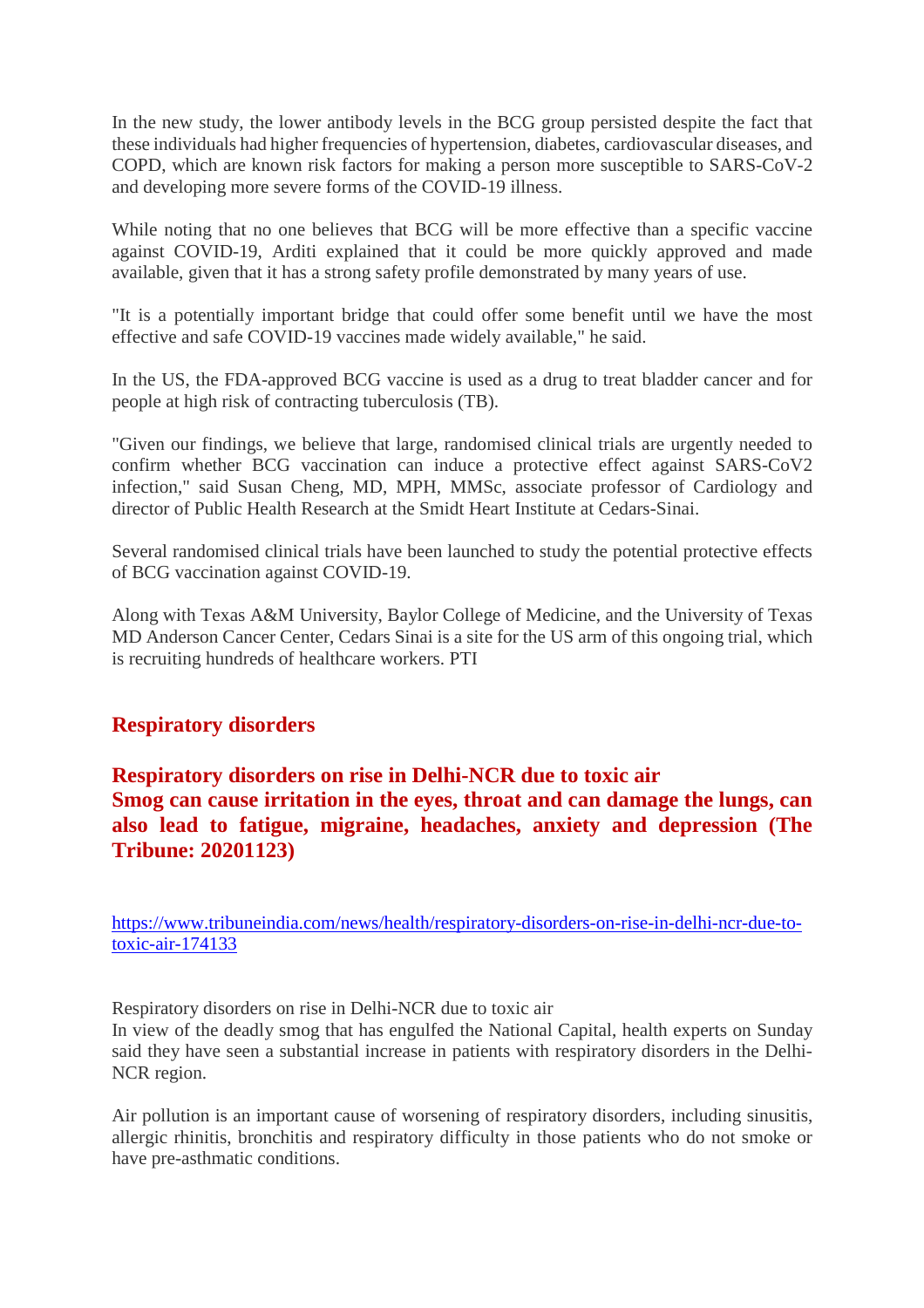According to experts, air pollution also plays a significant role in making Covid infections worse.

Dr. Praveen Gupta, Director and Head, Neurology, Fortis Hospital in Gurugram told IANS: "Pollution has been identified as a leading cause of stroke and heart disease increasing the risk by 25 per cent in people who do not have risk factors for stroke or any heart ailment."

"Exposure to high levels of air pollutants may cause irritation to the eyes, nose and throat, wheezing, coughing, breathing problems. Air pollution can also affect existing lung and heart conditions," he added.

Smog can cause irritation in the eyes, throat and can damage the lungs, can also lead to fatigue, migraine, headaches, anxiety and depression.

"It can also worsen the skin, cause allergic disorders as well as significant hair problems," Gupta added.

He has observed a 25 per cent increase in patients with respiratory disorders in the OPD in past weeks.

Dr. Puneet Khanna, HOD and consultant-Respiratory Medicine, HCMCT Manipal Hospitals in Delhi said that as the winter approaches, smog is exacerbated by low temperature and slow movement of air.

"Ground-level ozone O3 and PM2.5 play a significant role in the formation of smog. Besides industrial activities and public transportation, stubble burning and road dust are majorly responsible for smog in winters," Khanna informed.

The vulnerable group include newborns and children, pregnant women, elderly and those with pre-existing health conditions such as asthma, chronic bronchitis, diabetics, angina and cardiac diseases.

Peaks in air pollution often irritate the upper and lower respiratory system making it harder to breathe besides aggravating symptoms of asthma and COPD.

According to Dr. Khanna, even a small increase in air pollution leads to heavy rush in OPDs, increased emergency room visits, hospitalisations and deaths. Long-term risks include lung cancer and reduction in life expectancy.

"During smog periods, these people should avoid intense physical activity outdoors particularly in morning and evening hours. They should venture out if absolutely essential and preferably wear an N95 mask during peak hours," he said.

Dr. Navneet Sood, Pulmonary Consultant, Dharamshila Narayana Superspeciality Hospital said that "the apparent effect of air amid Covid pandemic is creating more problems for people living in Delhi-NCR".

"A comprehensive approach is needed to deal with the problem. Wear a mask whenever stepping out of the house, avoid going out early morning and late evening, follow every precaution related to Covid-19," Sood advised. IA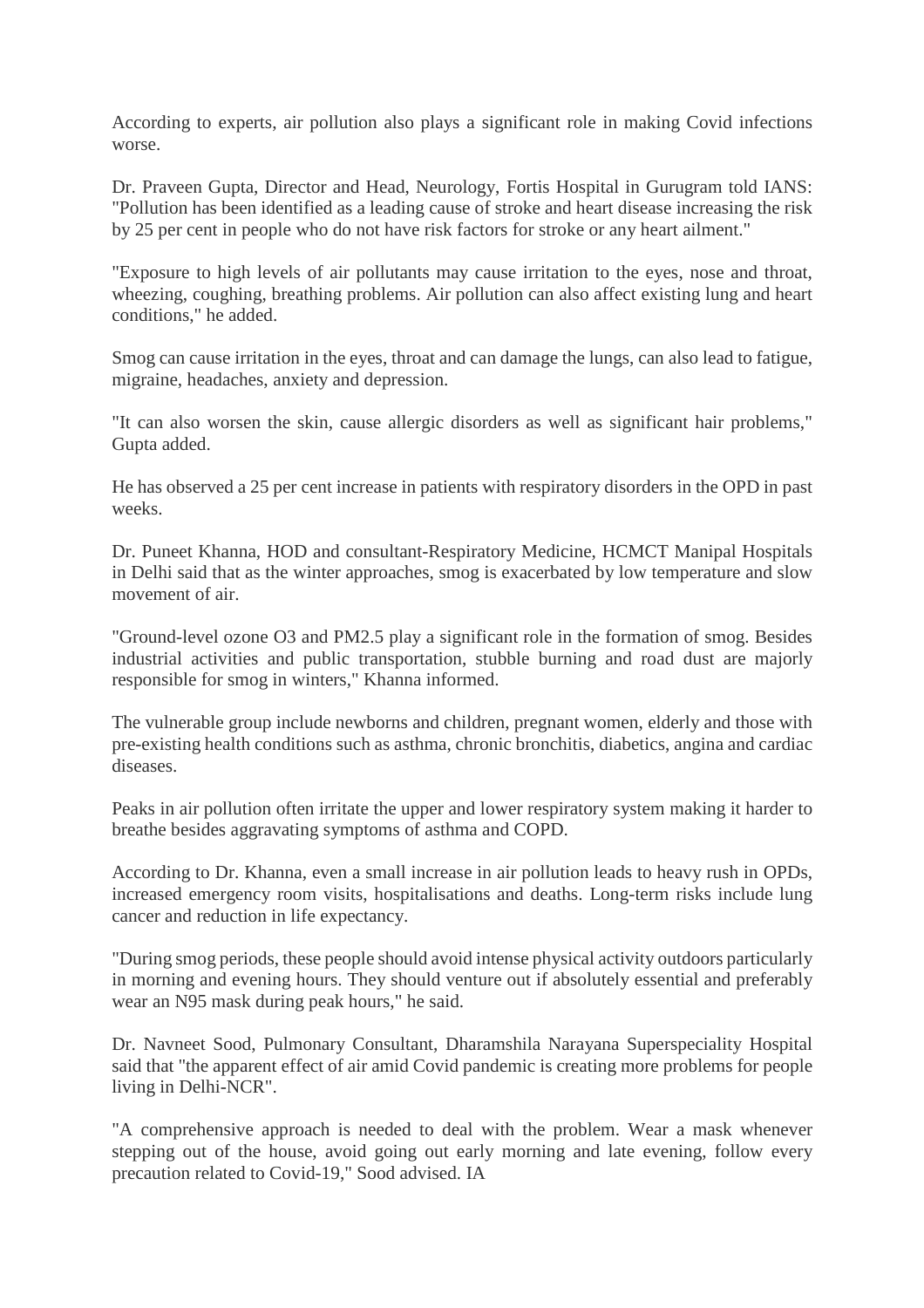#### **Covid antibodies**

#### **Covid antibodies detected up to 3 months after infection Study shows that IgG antibody levels are maintained for at least three months after the infection (The Tribune: 20201123)**

https://www.tribuneindia.com/news/health/covid-antibodies-detected-up-to-3-months-afterinfection-173648

Covid antibodies detected up to 3 months after infection

Researchers have revealed that the vast majority of individuals have detectable antibodies up to three months post contracting the SARS-CoV-2 virus, the virus that causes Covid-19.

The study, published in the Journal of Infectious Diseases, shows that IgA and IgM antibodies to SARS-CoV-2 decay quickly, while IgG antibody levels are maintained for at least three months after infection.

In this new study, researchers measured three main types of antibodies (IgM, IgG and IgA) directed against the receptor-binding domain (RBD) of the SARS-CoV-2 Spike protein, which allows it to infect human cells.

The results show that, one month after the initial seroprevalence assessment conducted at the beginning of April 2020, the percentage of participants with evidence of previous or current infection had increased to 15 per cent and that around 60 per cent of the new infections detected were asymptomatic.

"In one month, we found 25 new infections among the participants, which is quite high, considering that the peak of the pandemic had passed and the population had been confined for more than one month," said study author Alberto Garcia-Basteiro from the Barcelona Institute for Global Health (ISGlobal) in Spain.

Of the 82 seropositive participants detected at month one, 66 were followed up for an additional two months.

By month three, most (78 per cent) had no longer detectable levels of IgM, some (24.5 per cent) had no longer detectable IgA, but the majority (97 per cent) maintained detectable levels of IgG.

In fact, IgG levels in some of the participants increased as compared to the first analysis.

Symptomatic cases had higher levels of IgA but no differences in the speed at which antibodies declined were observed between asymptomatic and symptomatic infections.

Overall, IgG1 levels were higher, although high IgG2 levels correlated with a longer duration of symptoms.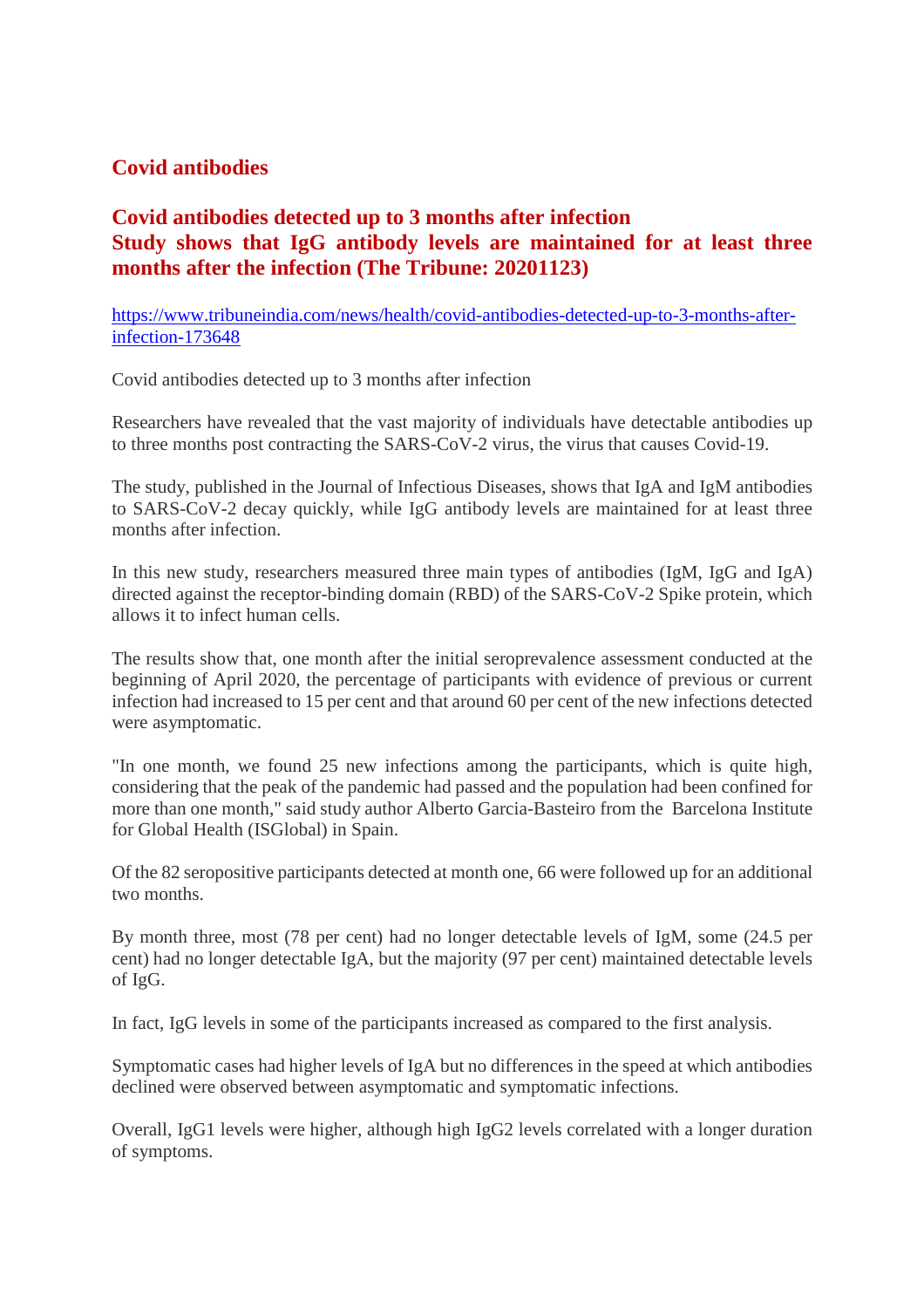"Our findings confirm that IgM and IgA antibodies rapidly decline within the first month or two after infection, which should be kept in mind when performing seroprevalence studies or interpreting serological results," the authors wrote. — IANS

#### **Mental health during COVID-19 pandemic**

#### **Here's how regular dose of nature may improve mental health during COVID-19 pandemic (New Kerala" 20201123)**

https://www.newkerala.com/news/2020/203000.htm

While staying close to nature can lead to many health benefits, a recent study has highlighted another advantage of the same. As per a new study, nature around one's home may help mitigate some of the negative mental health effects of the COVID-19 pandemic.

The new study was published in the journal Ecological Applications.

An online questionnaire survey completed by 3,000 adults in Tokyo, Japan, quantified the link between five mental-health outcomes (depression, life satisfaction, subjective happiness, selfesteem and loneliness) and two measures of nature experiences (frequency of green space use and green view through windows from home).

More frequent greenspace use and the existence of green window views from the home were associated with increased levels of self-esteem, life satisfaction and subjective happiness, as well as decreased levels of depression and loneliness.

"Our results suggest that nearby nature can serve as a buffer in decreasing the adverse impacts of a very stressful event on humans," said lead author Masashi Soga, Ph.D., of The University of Tokyo. "Protecting natural environments in urban areas is important not only for the conservation of biodiversity but also for the protection of human health."

#### **Management of obesity' Age should be no barrier to the lifestyle management of obesity', study finds (New Kerala" 20201123)**

https://www.newkerala.com/news/2020/202825.htm

Obesity is also linked to increased mortality and poor well being which makes it important for people with bad eating habits to pay more attention to their lifestyle.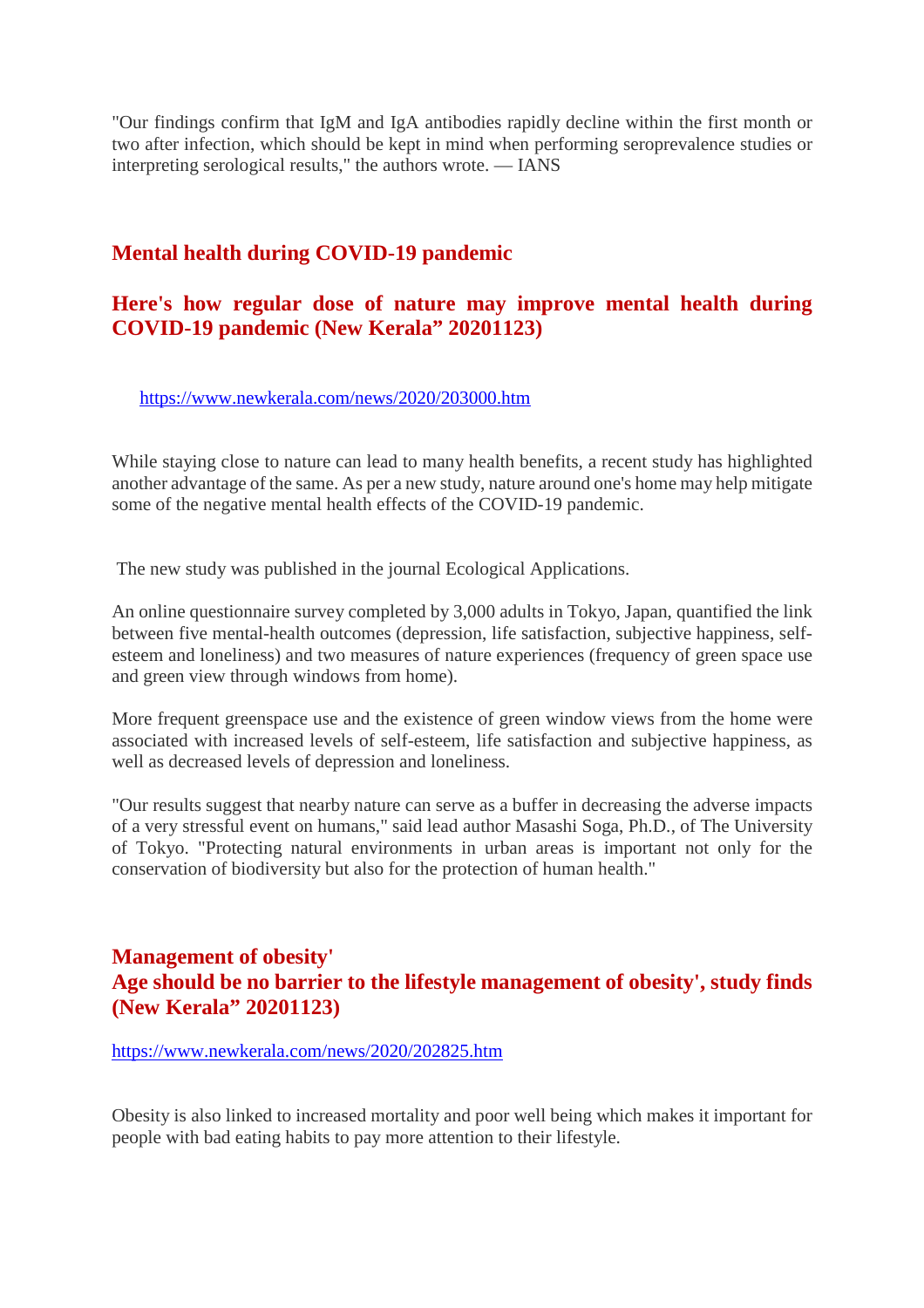The society misconceptions that say people with more than 50 years of age cannot lose weight have been contradicted with recent research by Warwickshire Institute for the Study of Diabetes, Endocrinology and Metabolism (WISDEM) at UHCW who conducted a retrospective study to illustrate that age is no barrier to losing weight.

According to a new study, lifestyle changes can make obese patients over the age of 60 to lose an equivalent amount of weight as younger people who will help to correct prevailing societal misconceptions about the effectiveness of weight loss programmes in older people, as well dispel myths about the potential benefits of older people trying to reduce their weight.

The findings are based on analysis of patient records from a hospital-based obesity service and are reported in the journal Clinical Endocrinology.

The researchers randomly selected 242 patients who attended the WISDEM-based obesity service between 2005 and 2016 and compared two groups (those aged under 60 years and those aged between 60 and 78 years) for the weight loss that they achieved during their time within the service.

All patients had their body weight measured both before and after lifestyle interventions administered and coordinated within the WISDEM-based obesity service, and the percentage reduction in body weight was calculated across both groups. When compared, the two groups were equivalent statistically, with those aged 60 years and over on average reducing their body weight by 7.3% compared with a bodyweight reduction of 6.9% in those aged fewer than 60 years. Both groups spent a similar amount of time within the obesity service, on average 33.6 months for those 60 years and over, and 41.5 months for those younger than 60 years.

Focusing on lifestyle changes, the hospital-based programme tailored on the dietary changes to each individual patient, psychological support and encouragement of physical activity. Most of the patients referred to the obesity service were morbidly obese with BMIs typically over 40Kgm-2.There are more than fifty co-morbidities of obesity that can be lessened as we lose weight, including diabetes, psychiatric conditions such as depression and anxiety, osteoarthritis and other mechanical problems.

Lead author Dr Thomas Barber of Warwick Medical School at the University of Warwick said "Weight loss is important at any age, but as we get older we're more likely to develop the weight-related co-morbidities of obesity. Many of these are similar to the effects of ageing, so you could argue that the relevance of weight loss becomes heightened as we get older, and this is something that we should embrace,""There are a number of reasons why people may discount weight loss in older people. These include an 'ageist' perspective that weight-loss is not relevant to older people and misconceptions of the reduced ability of older people to lose weight through dietary modification and increased exercise."

"Service providers and policymakers should appreciate the importance of weight loss in older people with obesity, for the maintenance of health and wellbeing, and the facilitation of healthy ageing," he added.

"Age should be no barrier to the lifestyle management of obesity. Rather than putting up barriers to older people accessing weight loss programmes, we should be proactively facilitating that process. To do otherwise would risk further and unnecessary neglect of older people through societal ageist misconceptions," the study say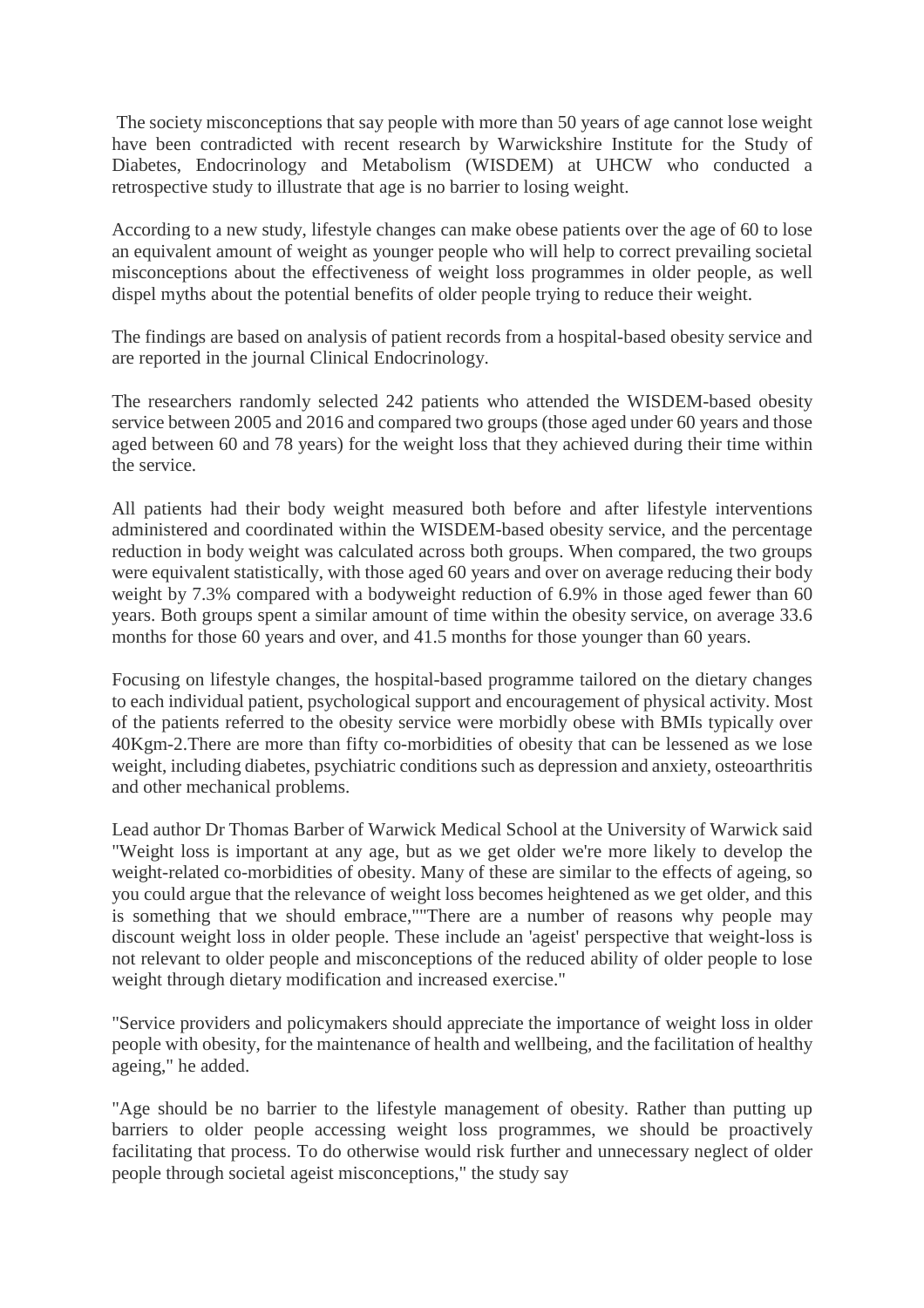#### **Vitamin A**

## **Vitamin A, cold temperatures help in burning fat faster, suggests study (New Kerala" 20201123)**

https://www.newkerala.com/news/2020/202759.htm

Cold temperatures and increased vitamin A encourage burning of fat, suggests a new study published in the journal of Molecular Metabolism.

Both weight gain and weight loss are driven by our hormones. But, shredding fat demands more struggle than that of gain. People who go through strict diets and exercise plans to shred fat may start to clinch the winter season after a new study that found cold temperatures and increased vitamin A encourage burning of fat.

According to a report by Fox News, the journal of Molecular Metabolism explored that cold temperature and vitamin A are capable of converting white fat, storing excess calories to brown fat, which "stimulates fat burning and heat generation."

During the research, cold temperatures were applied to mice, which resulted in increased vitamin A production and higher fat burning.

According to the findings, Vitamin A reserves are mostly stored in the liver and because cold temperatures increase the levels of Vitamin A and its blood transporter, retinol-binding protein, it can convert white to brown fat, thus encouraging faster fat burning.

On the other hand, when 'the vitamin A transporter 'retinol-binding protein' was blocked in mice, the fat did not 'brown' and the mice were unable to protect themselves from the cold, reported by Fox News.The above-mentioned findings are efficient in providing a significant solution to various weight-gain related problems like obesity.

However, one of the study's lead researchers, Florian Kiefer from the Medical University of Vienna, cautioned against taking large quantities of vitamin A supplements in an effort to lose weight.

Whereas, MedUni Vienna, told Fox News, "Our results show that vitamin A plays an important role in the function of adipose tissue and affects global energy metabolism. However, this is not an argument for consuming large amounts of vitamin A supplements if not prescribed, because it is critical that vitamin A is transported to the right cells at the right time."

While describing the effectiveness of the new technique, she added, "We have discovered a new mechanism, by which vitamin A regulates lipid combustion and heat generation in cold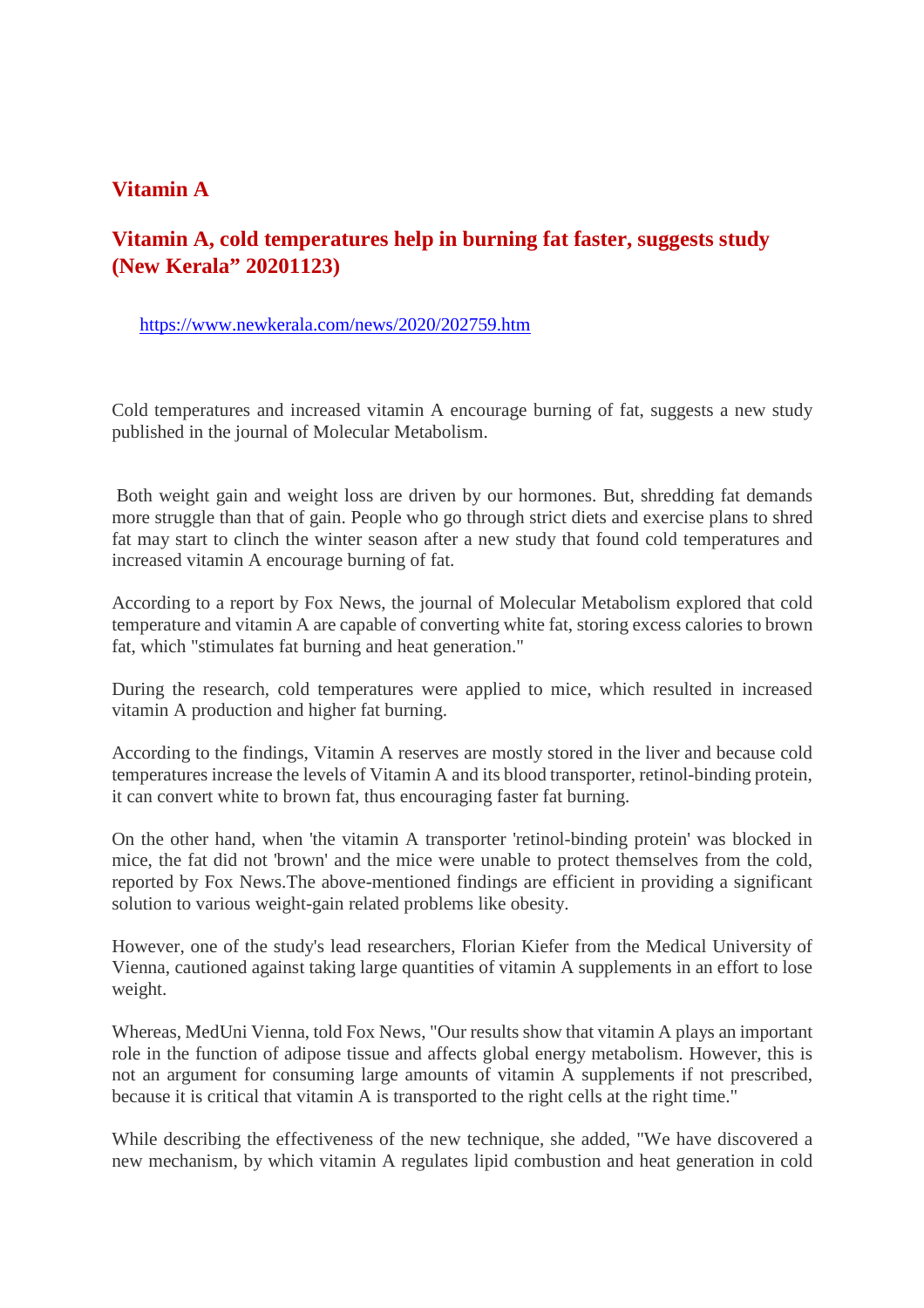conditions. This could help us to develop new therapeutic interventions that exploit this specific mechanism."

## **COVID-19: Phase 3 of COVAXIN**

## **COVID-19: Phase 3 of COVAXIN to check its effectiveness to prevent disease (New Kerala" 20201123)**

https://www.newkerala.com/news/2020/202629.htm

In phase 3, COVAXIN's effectiveness to prevent the disease (coronavirus) will be checked, said Dr. E Venkata Rao, Principal investigator of COVAXIN trial at Institute of Medical Sciences and SUM Hospital, Bhubaneswar, while adding that out of 1,000 people recruited. the vaccine will be given to 50 per cent of them and placebo to others.

"In phase 3, we will see if COVAXIN is effective enough to prevent the disease. Out of 1,000 people recruited, we will give the vaccine to 50 per cent of them and placebo to others," said Dr. Rao, Principal investigator of COVAXIN trial at Institute of Medical Sciences and SUM Hospital, Bhubaneswar.

"After the success of the Phase-1 and Phase-2 of this indigenously developed vaccine, it has come into phase-3. Phase-1 was for the safety profile to check whether the vaccine was safe for human beings. In Phase-2 we looked for immunogenicity. Phase-3 is crucial where we will be looking at the vaccine if it is effective enough in preventing the development of the disease," he added.

Dr. Rao further stated that a large number of subjects will be required for Phase-3 and probably the COVAXIN Phase-3 trial is the largest clinical trial in India.

"If the people who have got the vaccine among them, none of them are developing the disease and among the people who have not got the vaccine and are developing the disease then we can say that comfortably the vaccine is preventing the disease," said Dr. Rao.

In October, the Drugs Controller General of India (DCGI) gave permission to Bharat Biotech for conducting the Phase-III clinical trial for Covaxin.

According to the Subject Expert Committee (SEC), on October 5, the firm presented their data from the phase I and II along with animal challenge data in two species including NHP on the Inactivated Corona Virus Vaccine (BBV152) along with the proposal to conduct event-driven phase III clinical trial to assess the efficacy of the vaccine.

Bharat Biotech has partnered with the Indian Council of Medical Research (ICMR) for a country-made COVID-19 vaccine using the virus strain isolated by ICMR's National Institute of Virology (NIV) based in Pune.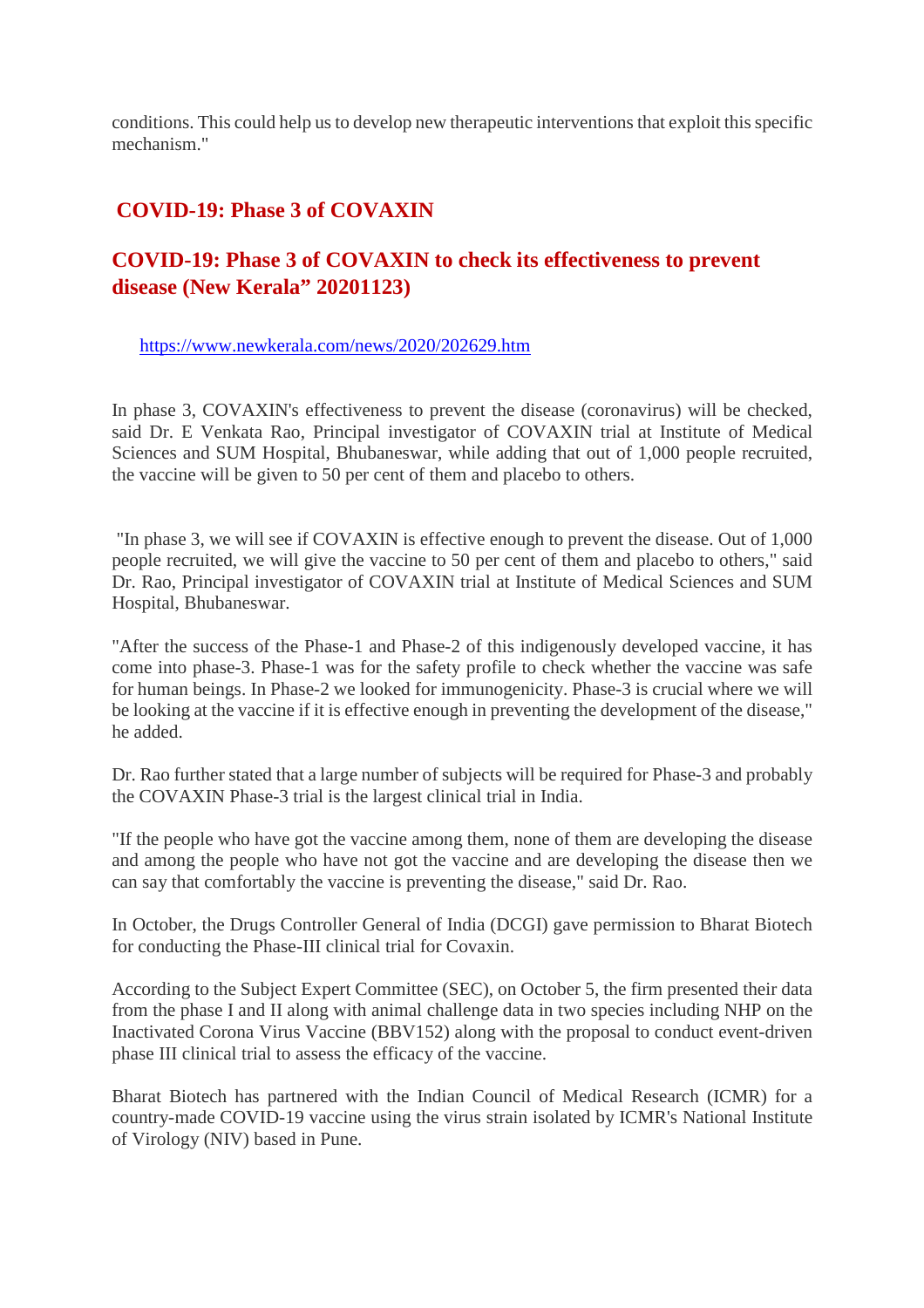The Phase III trials will involve 26,000 volunteers across India, the company said. Trial volunteers will receive two intramuscular injections approximately 28 days apart. Participants will be randomly assigned to receive COVAXIN™ or placebo. The trial is double-blinded, such that the investigators, the participants and the company will not be aware of who is assigned to which group.

COVAXIN has been evaluated in 1,000 subjects in Phase I and Phase II clinical trials, with "promising safety and immunogenicity data".

#### **Hypertension**

#### **Here's how an acebuchin-oil-enriched diet may help to reduce hypertension (New Kerala" 20201123)**

https://www.newkerala.com/news/2020/202597.htm

An acebuchin-oil-enriched diet helps to reduce arterial blood pressure, as shown by a study carried out by the Cardiovascular Physiopathology research group at the Physiology Department of the University of Seville.

Furthermore, their work shows that acebuche oil has a greater impact in reducing hypertension than extra virgin olive oil.

This research group from the US Faculty of Pharmacy, led by Professor Carmen Maria Vazquez Cueto together with Professor Alfonso Mate Barrero, has been investigating the physiopathological mechanisms involved in the development of arterial hypertension (AHT) for over 20 years, with a special interest in finding natural products that help to alleviate the organ damage caused by this disorder.

The acebuche, also know as the wild olive tree, is a variety of tree widely found throughout Spain and covering almost nine million hectares in Andalusia. However, little data is available on the composition and therapeutic potential of acebuchin oil. The studies mainly focus on the composition and pharmacological effects of olive tree leaves and extra virgin olive oil.

Following their research, in which they gave mice a diet enriched with acebuchin oil or extra virgin olive oil, the researchers detected that the acebuchin-oil-enriched diet significantly reduced blood pressure in hypertensive animals. However, a lesser antihypertensive effect was found in animals fed a diet enriched with extra virgin olive oil.

At the same time, the study showed that the diet enriched in acebuchin oil reduces ocular oxidative stress produced by AHT to a greater degree than the diet enriched in extra virgin olive oil. Furthermore, the former also has a greater impact on regulating the systems related to this oxidative stress.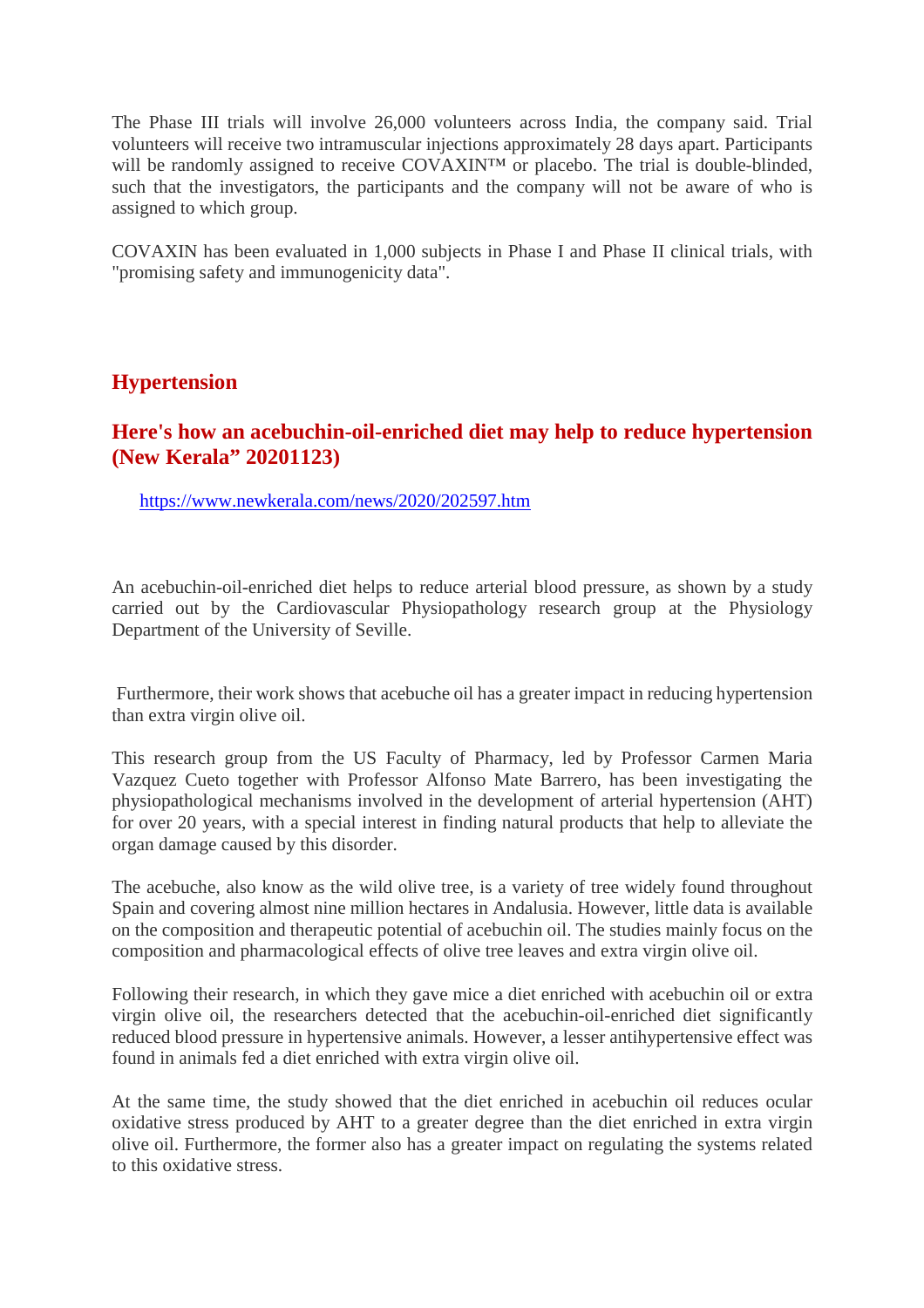In particular, the researchers studied variations in the morphology of the hypertensive retina, which are prevented by the acebuched-oil-enriched diet. AHT causes a change in the retina's morphology (showing "thinned" layers in the retina). This outcome can be counteracted with an acebuchin-oil-enriched diet, obtaining better results than with a diet enriched in extra virgin olive oil.

AHT is a high-prevalence disease on a global scale (30-45 per cent of the general population) where systolic blood pressure values rise above 139 mmHg and/or diastolic blood pressure is above 89 mmHg. AHT damage manifests itself in different organs and is a major risk factor in cardiovascular, kidney, brain and eye diseases. In particular, AHT constitutes an important risk factor for the development of retinal vascular diseases, such as hypertensive retinopathy and retinal arterial and venous obstructions, which are associated with high-prevalence ocular pathologies such as cataracts, glaucoma, age-related macular degeneration and choroidopathy.

The Cardiovascular Physiopathology research group has applied to the Spanish Patent and Trademark Office (OEPM), through the University of Seville, for a patent on the "Use of acebuchin oil in retinal damage associated with arterial hypertension and associated retinal pathologies".

#### **MMR vaccine**

#### **MMR vaccine could protect against Covid-19: Study New Kerala" 20201123)**

https://www.newkerala.com/news/2020/202383.htm

In a fight against the novel Coronavirus, scientists have now claimed that MMR vaccine which protects against measles, mumps and rubella, may also protect some people against severe Covid-19 symptoms.

The study, published in the journal mBio, found a statistically significant inverse correlation between mumps titer levels and Covid-19 severity in people under age 42 who have had MMR II vaccinations.

"This adds to other associations demonstrating that the MMR vaccine may be protective against Covid-19. It also may explain why children have a much lower Covid-19 case rate than adults, as well as a much lower death rate," said study author Jeffrey E. Gold from the University of Georgia in the US.

"The majority of children get their first MMR vaccination around 12 to 15 months of age and a second one from 4 to 6 years of age," Gold added.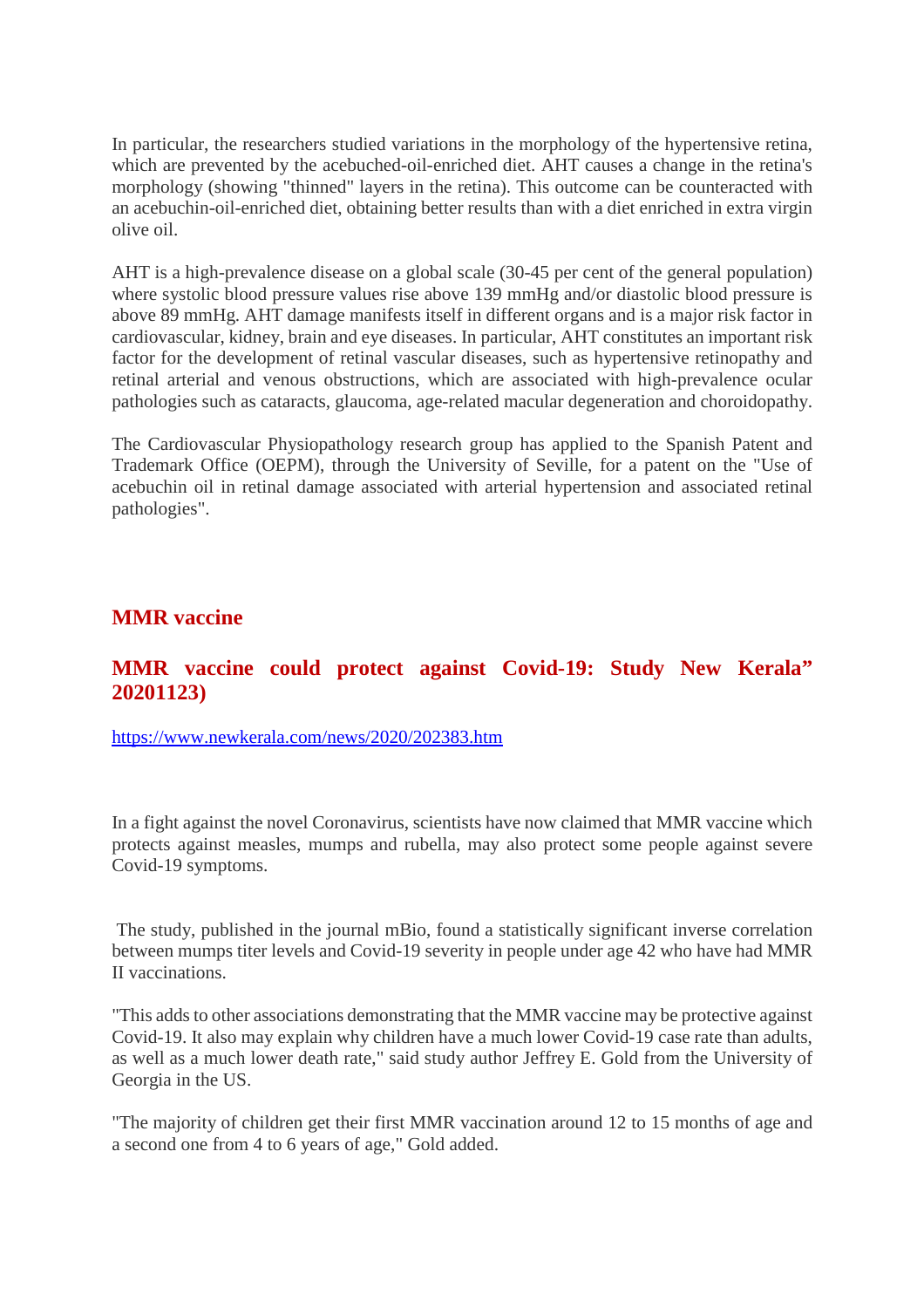In the new study, the researchers divided 80 participants into 2 groups. The MMR II group consisted of 50 US-born participants who would primarily have MMR antibodies from the MMR II vaccine.

A comparison group of 30 participants had no record of MMR II vaccinations, and would primarily have MMR antibodies from other sources, including prior measles, mumps, and/or rubella illnesses.

The researchers found a significant inverse correlation between mumps titers and Covid-19 severity within the MMR II group.

There were no significant correlations between mumps titers and disease severity in the comparison group, between mumps titers and age in the MMR II group, or between severity and measles or rubella titers in either group.

This is the first immunological study to evaluate the relationship between the MMR II vaccine and COVID-19.

The statistically significant inverse correlation between mumps titers and Cpvod-19 indicates that there is a relationship involved that warrants further investigation," said study co-author David J. Hurley.

The MMR II vaccine is considered a safe vaccine with very few side effects.

"If it has the ultimate benefit of preventing infection from Covid-19, preventing the spread of Covid-19, reducing the severity of it, or a combination of any or all of those, it is a very high reward low-risk ratio intervention," the authors wrote.

#### **Health Care Services (Hindustan: 20201123)**

https://epaper.livehindustan.com/imageview\_469275\_128566558\_4\_1\_23-11-2020\_0\_i\_1\_sf.html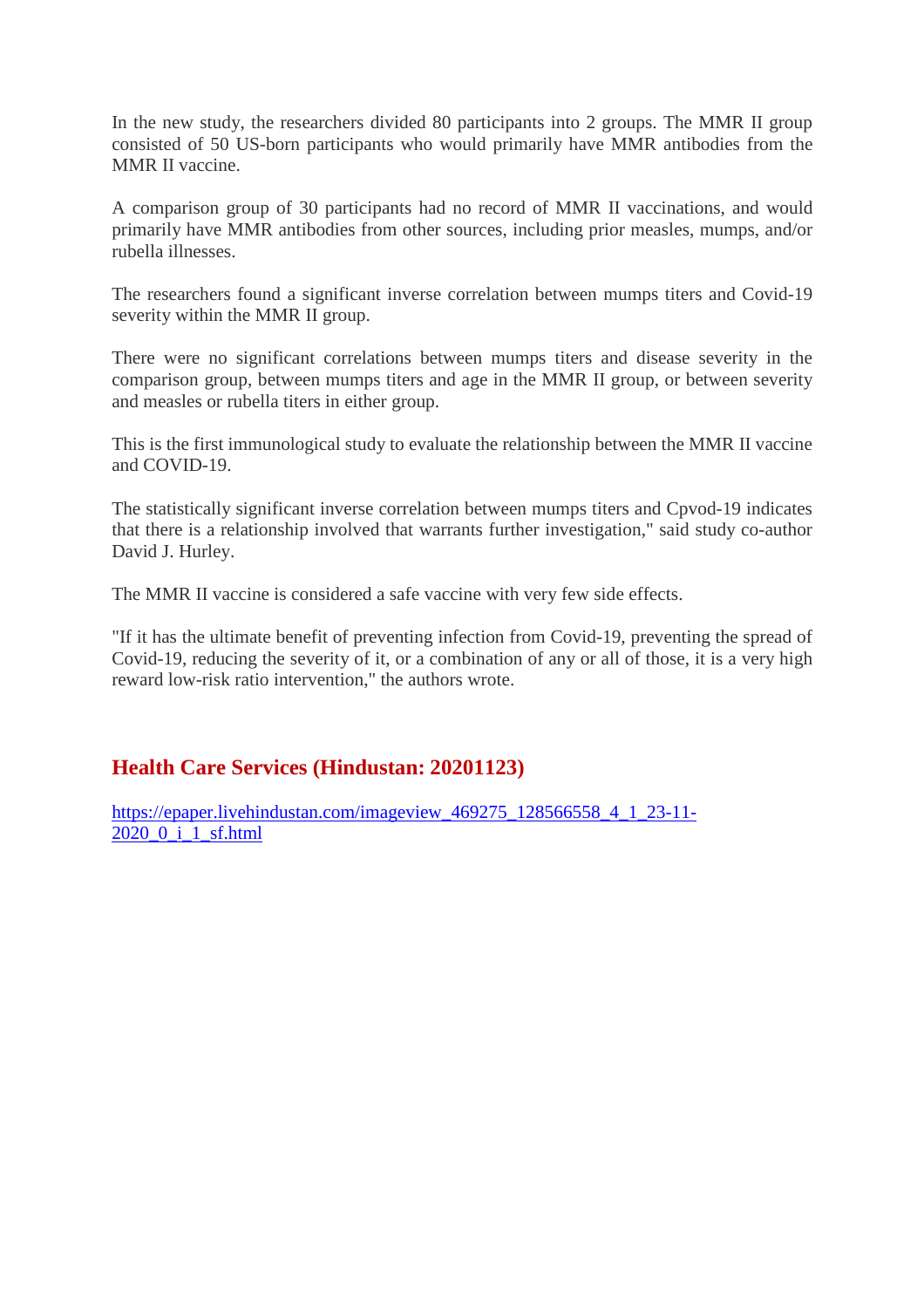# **फैसला**: यूपी, पंजाब और हिमाचल के लिए नई रणनीति कोरोना रोकने को केंद्र ने मेजी टीमें

परीक्षण के दुसरे या तीसरे चरण में हैं

जबकि एक पहले या दसरे चरण में है।

नई दिल्ली | एजेंसी

`यूपी, पंजाब, हिमाचल प्रदेश समेत देश के कई राज्यों में कोरोना का खतरा फिर बढने लगा है। सक्रिय मामले जो पहले घट रहे थे अब तेजी से बढ़ रहे हैं।इसे देखते हुए केंद्र सरकार ने इन राज्यों में विशेषज्ञों की उच्चस्तरीय टीम भेजी है। उधर, प्रधानमंत्री नरेंद्र मोदी भी मंगलवार को उन आठ राज्यों के मुख्मंत्रियों के साथ बैठक कर सकते हैं, जहां संक्रमण काफी तेजी से फैल रहा है।

हॉटस्पॉट जिलों का दौरा करेगा तीन सदस्यीय दल: स्वास्थ्य मंत्रालय ने रविवार को बताया कि कोरोना के खिलाफ लडाई में मदद करने के लिए उच्च स्तरीय केंद्रीय टीमें उत्तर प्रदेश. पंजाब और हिमाचल प्रदेश भेजी गई हैं। नई रणनीति के तहत हरियाणा, गुजरात, राजस्थान, मणिपुर और छत्तीसगढ़ में विशेषज्ञ भेजे गए हैं। तीन सदस्यीय दल दल उन जिलों का दौरा करेगा जहां मामले ज्यादा हैं। जांच, कांटेक्ट ट्रेसिंग और इलाज के लिए अपनाए जा रहे तरीकों की समीक्षा होगी ताकि जहां खामियां हों उन्हें दुरुस्त किया जा सके।

वैक्सीन के वितरण पर चर्चा संभवः प्रधानमंत्री मोदी मंगलवार को होने वाली बैठक में टीका वितरण को लेकर मुख्यमंत्रियों से चर्चा कर सकते हैं ताकि जब भी कोरोना का टीका उपलब्ध होगा.

सक्रिय मामले फिर बढ़ने लगे 23095 यूपी 23471 5771 पंजाब 14 नवंबर 6561 22 नवंबर 6713 हिमाचल 7069 17657 राजस्थान 21951 स्रोतः स्वास्थ्य मंत्रालय दिल्ली : संक्रमण के साथ रोज बढता जा रहा खतरा देश में हो रही बीते छह दिनों  $\bigcap$  रविवार को मुंबई की तुलना  $\perp$  में दिल्ली में चार हर पांचवीं मौत व से औसतन 121 मरीजों १०वां संक्रमित 100 लोग की मौत हुई गुना अधिक दिल्ली से सक्रिय मरीज दम तोड रहे 6746 केस л उपाय चेताया ।  $\bigcap$ पहली बार एंटीजन टेस्ट से ज्यादा विश्व स्वास्थ्य संगठन के विशेष आरटीपीसीआर टेस्ट किए गए दूत डेविड नाबरो ने कहा कि वायरस को रोकने के लिए कटोर 400 आईसीयू,दो हजार सामान्य बेड उपाय किए जाएं नहीं तो 2021 बढाए, बेड की कमी जल्द दूर होगी की शुरुआत में पूरी दुनिया में 3) बाजारों में घूम–घूम सामान बेचने वालों तीसरी लहर आ सकती है। पर रोक, दो बाजार भी बंद किए गए **सख्ती बढीः** कोरोना की वापसी से उसके सुचारू वितरण की व्यवस्था हो सके। भारत में पांच वैक्सीन तैयार होने चिंतित गुजरात, राजस्थान,मध्य प्रदेश की दिशा में आगे बढ़ रहे हैं। इनमें से चार में रात का कर्फ्यू लागू हो चुका है।

▶ निगरानी बढाई पेज 03 ▶ सक्रिय केस बढे पेज 09